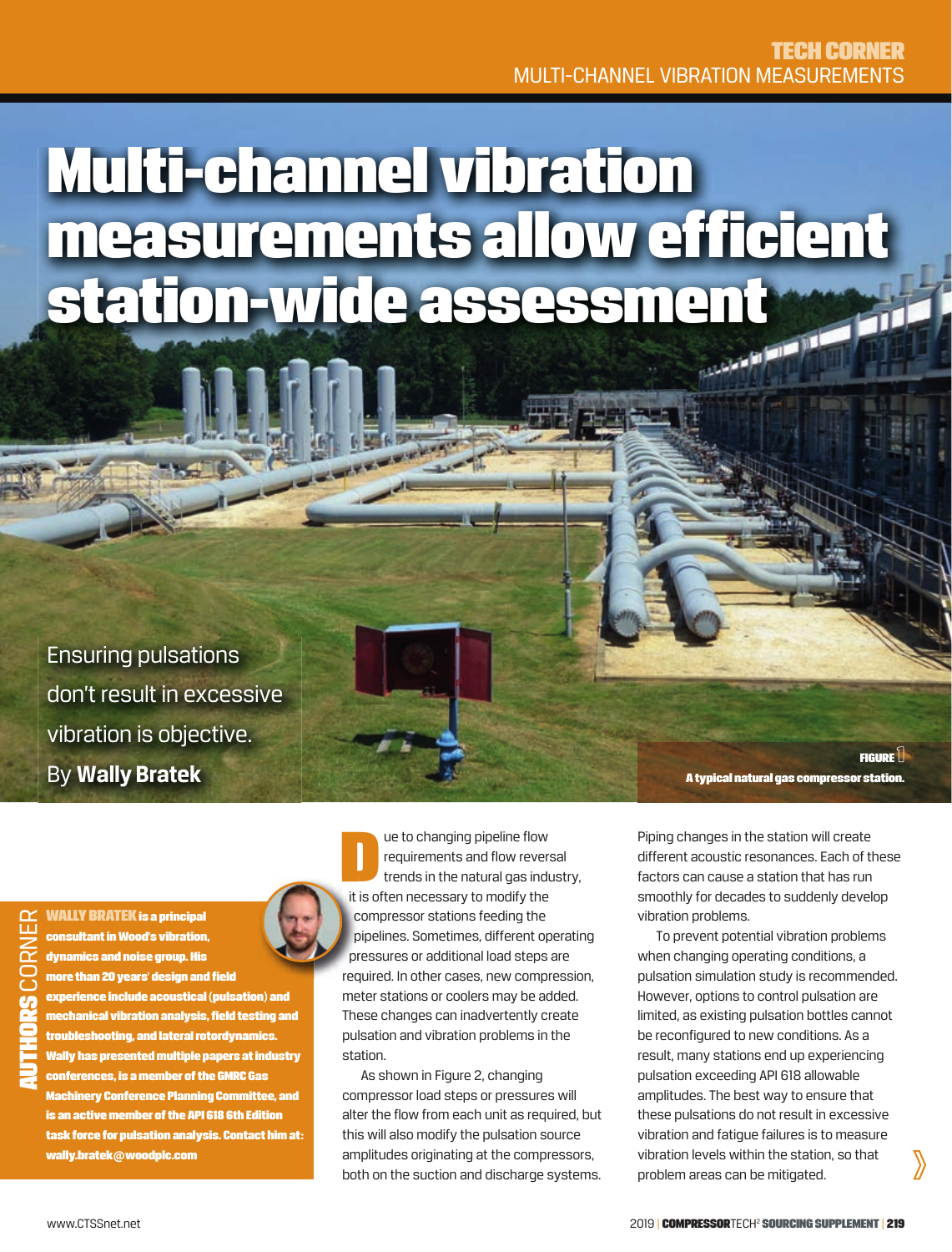#### **Challenges with vibration data collection**

Measuring and analyzing vibration adequately throughout a station can be challenging. This is because most stations do not operate at a single, steady-state operating condition. Each compressor has multiple load steps to control capacity, and some compressors shut down under certain operating scenarios. Each compressor also has an operating speed range that will determine the excitation frequencies. Combined with changing pipeline pressures, the number of possible operating scenarios becomes overwhelming.

The most efficient way to measure vibration on a complex piping system with multiple operating conditions is to utilize a multi-channel vibration analyzer as shown in Figure 3.

A typical station may require 56 to as many as 240 channels of simultaneous vibration and pulsation measurements. Vibration specialists typically spend a day setting up transducers and mapping channels before they are ready to press the record button. Operators can then cycle the station through various scenarios and

compressor speeds, and the multi-channel analyzer will record how the station reacts in terms of pulsation and vibration. These tests can usually be completed in one day, but more complex troubleshooting cases may require up to three days of data collection.

### **Advantages of multi-channel vibration analyzers**

One advantage of the multi-channel approach is that disruption to operations is minimized. If a measurement campaign was to be undertaken with a 2- or 4-channel analyzer, operations would be forced to set up for one operating scenario, and then hold it for as long as it takes to move sensors and collect data throughout the station. If compressor speed sweeps are required, then the sweep would have to be repeated multiple times to capture the effect throughout the station. Completing the measurement process with a 2- to 4-channel analyzer could easily take weeks to complete, while severely limiting station availability. This is not only inconvenient for operations, but also expensive considering the number of person-hours required to

collect all the data. The multi-channel approach is much more efficient.

The multi-channel approach also provides greater insight, as the data can be easily plotted and compared to process parameters such as pressure or flow. This is done by importing historical process data into the vibration post-processing database.

Further, the multi-channel approach allows capturing of transient events throughout a station while changing between different load-steps or bringing different units online, which can be critical for ensuring high station reliability.

#### **Advanced post-processing tools turn vast amounts of data into actionable insights**

While there is great value in obtaining such comprehensive data on pulsation and





**FIGURE** $2$ 

Reciprocating compressor loading curve.